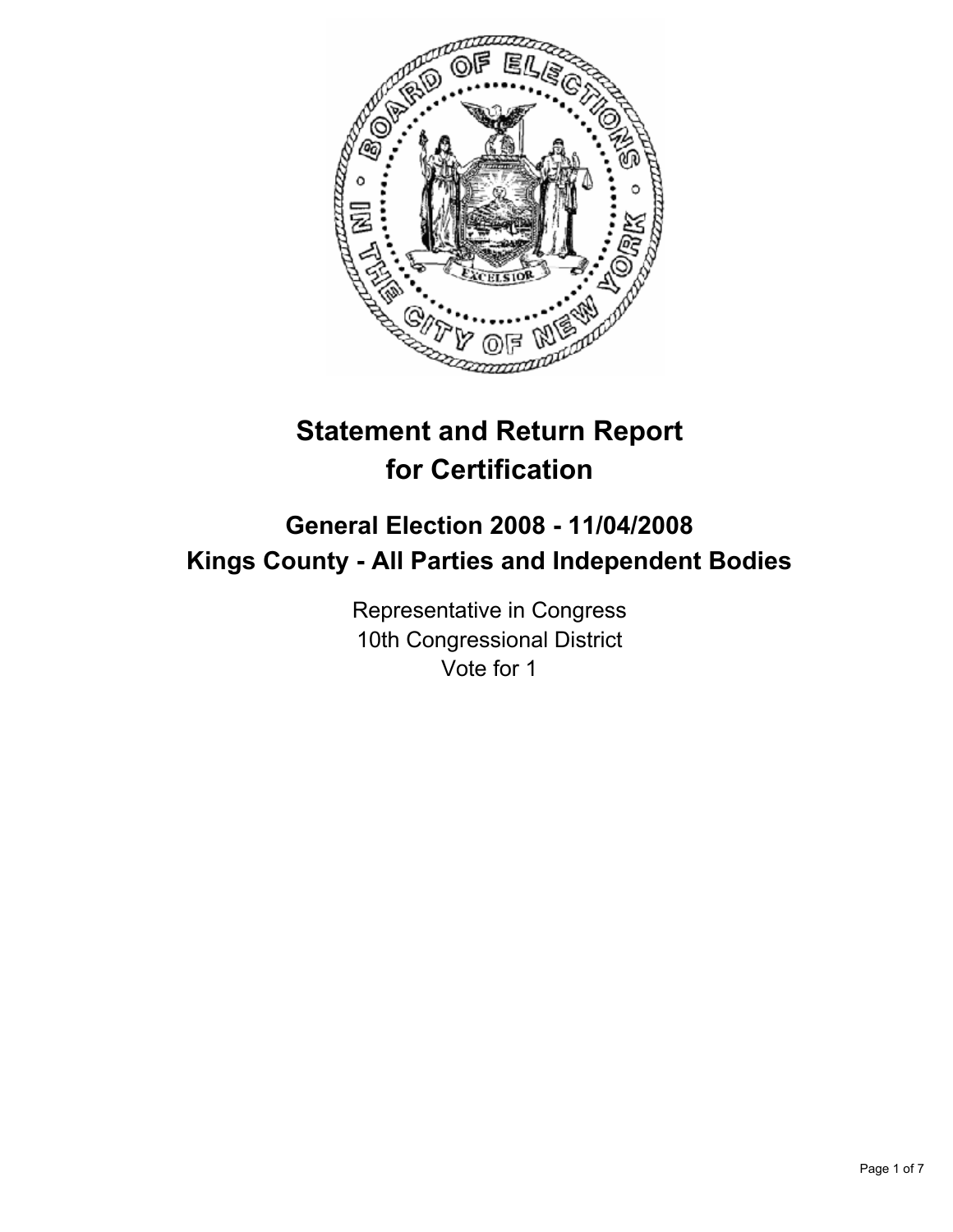

| PUBLIC COUNTER                   | 37,018 |
|----------------------------------|--------|
| <b>EMERGENCY</b>                 | 195    |
| ABSENTEE/MILITARY                | 623    |
| <b>FEDERAL</b>                   | 64     |
| <b>AFFIDAVIT</b>                 | 2,204  |
| <b>Total Ballots</b>             | 40,104 |
| EDOLPHUS TOWNS (DEMOCRATIC)      | 27,208 |
| SALVATORE GRUPICO (REPUBLICAN)   | 842    |
| SALVATORE GRUPICO (CONSERVATIVE) | 102    |
| <b>KEVIN POWELL (WRITE-IN)</b>   |        |
| <b>Total Votes</b>               | 28,153 |
| Unrecorded                       | 11.951 |

**Assembly District 41**

| <b>PUBLIC COUNTER</b>            | 19,150 |  |
|----------------------------------|--------|--|
| <b>EMERGENCY</b>                 | 364    |  |
| ABSENTEE/MILITARY                | 444    |  |
| <b>FEDERAL</b>                   | 108    |  |
| <b>AFFIDAVIT</b>                 | 684    |  |
| <b>Total Ballots</b>             | 20,751 |  |
| EDOLPHUS TOWNS (DEMOCRATIC)      | 12,808 |  |
| SALVATORE GRUPICO (REPUBLICAN)   | 1,501  |  |
| SALVATORE GRUPICO (CONSERVATIVE) | 181    |  |
| ANTHONY WEINER (WRITE-IN)        |        |  |
| <b>JOHN HALL (WRITE-IN)</b>      |        |  |
| YVETTE CLARK (WRITE-IN)          |        |  |
| <b>Total Votes</b>               | 14,493 |  |
| Unrecorded                       | 6,258  |  |

| <b>PUBLIC COUNTER</b>            | 3,975 |
|----------------------------------|-------|
| <b>EMERGENCY</b>                 | 0     |
| ABSENTEE/MILITARY                | 94    |
| FFDFRAL                          | 97    |
| <b>AFFIDAVIT</b>                 | 166   |
| <b>Total Ballots</b>             | 4,332 |
| EDOLPHUS TOWNS (DEMOCRATIC)      | 2,086 |
| SALVATORE GRUPICO (REPUBLICAN)   | 801   |
| SALVATORE GRUPICO (CONSERVATIVE) | 63    |
| <b>Total Votes</b>               | 2,950 |
| Unrecorded                       | 1.382 |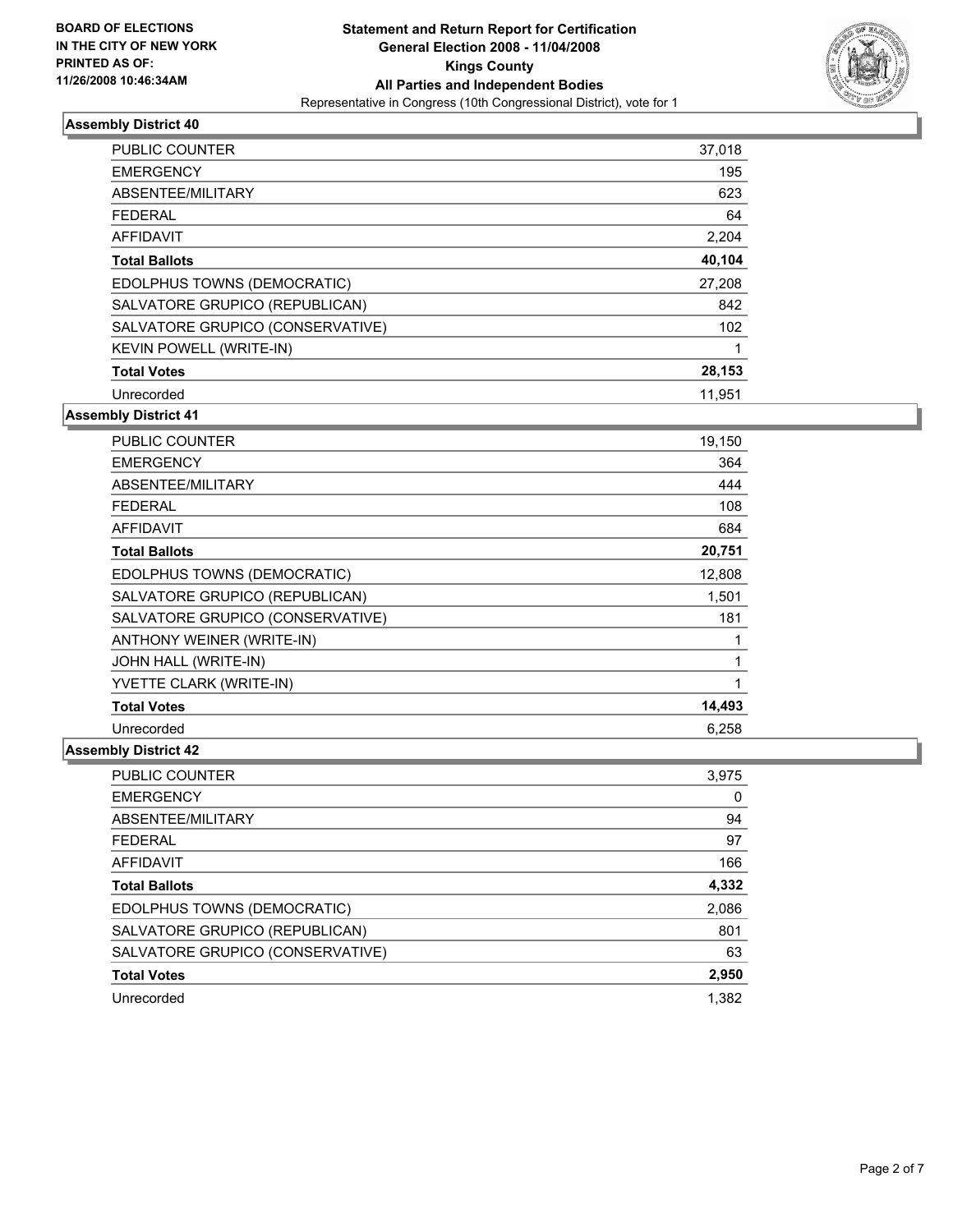

| <b>PUBLIC COUNTER</b>            | 290 |
|----------------------------------|-----|
| <b>EMERGENCY</b>                 |     |
| ABSENTEE/MILITARY                | 2   |
| <b>FEDERAL</b>                   | 0   |
| <b>AFFIDAVIT</b>                 | 14  |
| <b>Total Ballots</b>             | 306 |
| EDOLPHUS TOWNS (DEMOCRATIC)      | 219 |
| SALVATORE GRUPICO (REPUBLICAN)   |     |
| SALVATORE GRUPICO (CONSERVATIVE) |     |
| <b>Total Votes</b>               | 223 |
| Unrecorded                       | 83  |

#### **Assembly District 45**

| <b>PUBLIC COUNTER</b>            | 309 |  |
|----------------------------------|-----|--|
| <b>EMERGENCY</b>                 |     |  |
| ABSENTEE/MILITARY                | 6   |  |
| <b>FEDERAL</b>                   | 9   |  |
| <b>AFFIDAVIT</b>                 | 8   |  |
| <b>Total Ballots</b>             | 333 |  |
| EDOLPHUS TOWNS (DEMOCRATIC)      | 112 |  |
| SALVATORE GRUPICO (REPUBLICAN)   | 78  |  |
| SALVATORE GRUPICO (CONSERVATIVE) | 6   |  |
| <b>Total Votes</b>               | 196 |  |
| Unrecorded                       | 137 |  |

| <b>PUBLIC COUNTER</b>            | 15,570 |
|----------------------------------|--------|
| <b>EMERGENCY</b>                 | 113    |
| ABSENTEE/MILITARY                | 374    |
| <b>FEDERAL</b>                   | 68     |
| AFFIDAVIT                        | 728    |
| <b>Total Ballots</b>             | 16,853 |
| EDOLPHUS TOWNS (DEMOCRATIC)      | 11,477 |
| SALVATORE GRUPICO (REPUBLICAN)   | 948    |
| SALVATORE GRUPICO (CONSERVATIVE) | 99     |
| <b>Total Votes</b>               | 12,524 |
| Unrecorded                       | 4.329  |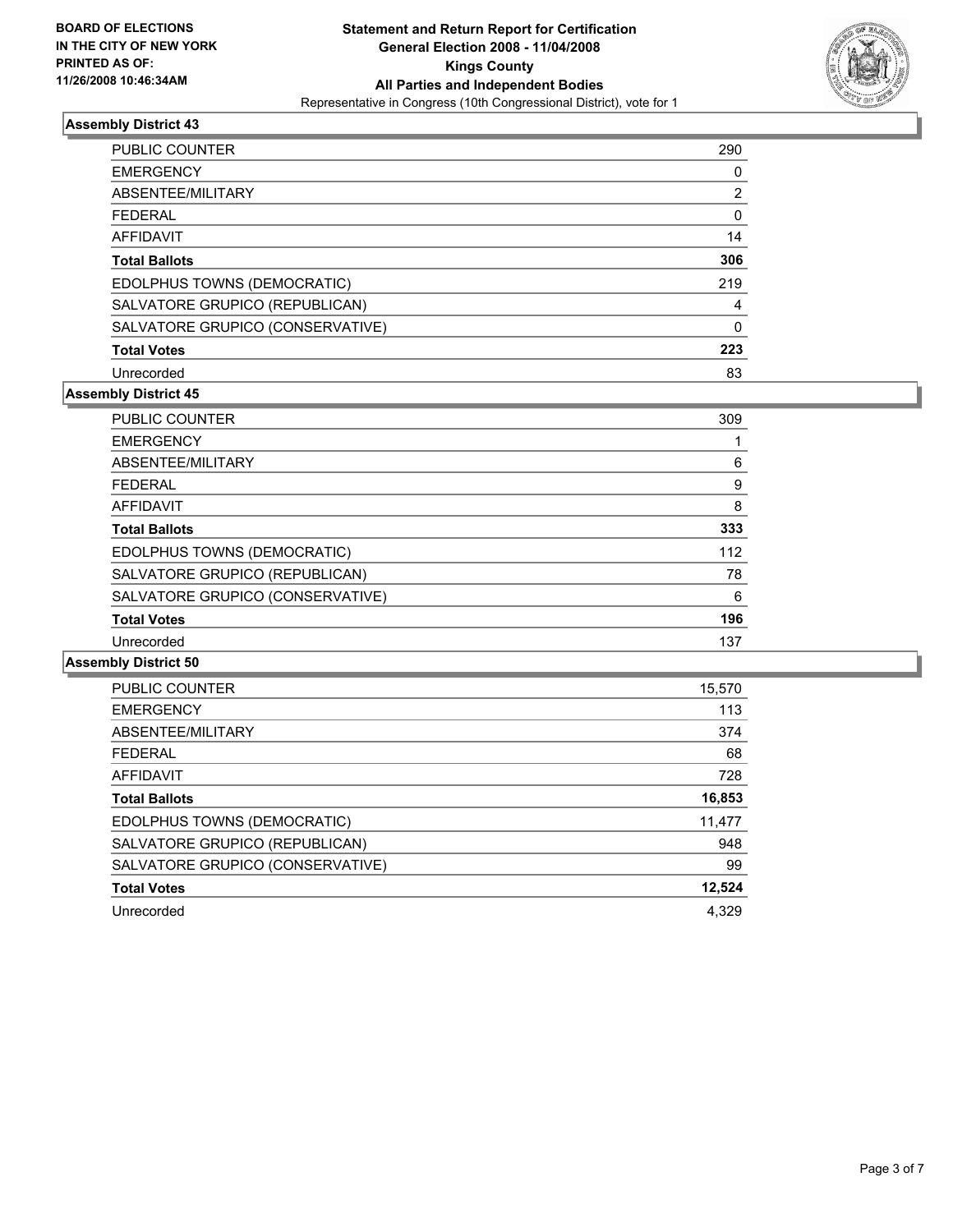

| PUBLIC COUNTER                   | 6,459 |
|----------------------------------|-------|
| <b>EMERGENCY</b>                 | 65    |
| ABSENTEE/MILITARY                | 414   |
| <b>FEDERAL</b>                   | 123   |
| AFFIDAVIT                        | 287   |
| <b>Total Ballots</b>             | 7,348 |
| EDOLPHUS TOWNS (DEMOCRATIC)      | 5,460 |
| SALVATORE GRUPICO (REPUBLICAN)   | 458   |
| SALVATORE GRUPICO (CONSERVATIVE) | 55    |
| <b>Total Votes</b>               | 5,973 |
| Unrecorded                       | 1.375 |

## **Assembly District 53**

| <b>PUBLIC COUNTER</b>            | 2,350 |  |
|----------------------------------|-------|--|
| <b>EMERGENCY</b>                 |       |  |
| ABSENTEE/MILITARY                | 53    |  |
| <b>FEDERAL</b>                   | 5     |  |
| AFFIDAVIT                        | 88    |  |
| <b>Total Ballots</b>             | 2,503 |  |
| EDOLPHUS TOWNS (DEMOCRATIC)      | 1,612 |  |
| SALVATORE GRUPICO (REPUBLICAN)   | 85    |  |
| SALVATORE GRUPICO (CONSERVATIVE) | 11    |  |
| <b>Total Votes</b>               | 1,708 |  |
| Unrecorded                       | 795   |  |

| <b>PUBLIC COUNTER</b>            | 10,859 |
|----------------------------------|--------|
| <b>EMERGENCY</b>                 | 91     |
| ABSENTEE/MILITARY                | 130    |
| <b>FEDERAL</b>                   | 15     |
| AFFIDAVIT                        | 858    |
| <b>Total Ballots</b>             | 11,953 |
| EDOLPHUS TOWNS (DEMOCRATIC)      | 7,978  |
| SALVATORE GRUPICO (REPUBLICAN)   | 244    |
| SALVATORE GRUPICO (CONSERVATIVE) | 39     |
| SAWYER BELL (WRITE-IN)           |        |
| <b>Total Votes</b>               | 8,262  |
| Unrecorded                       | 3.691  |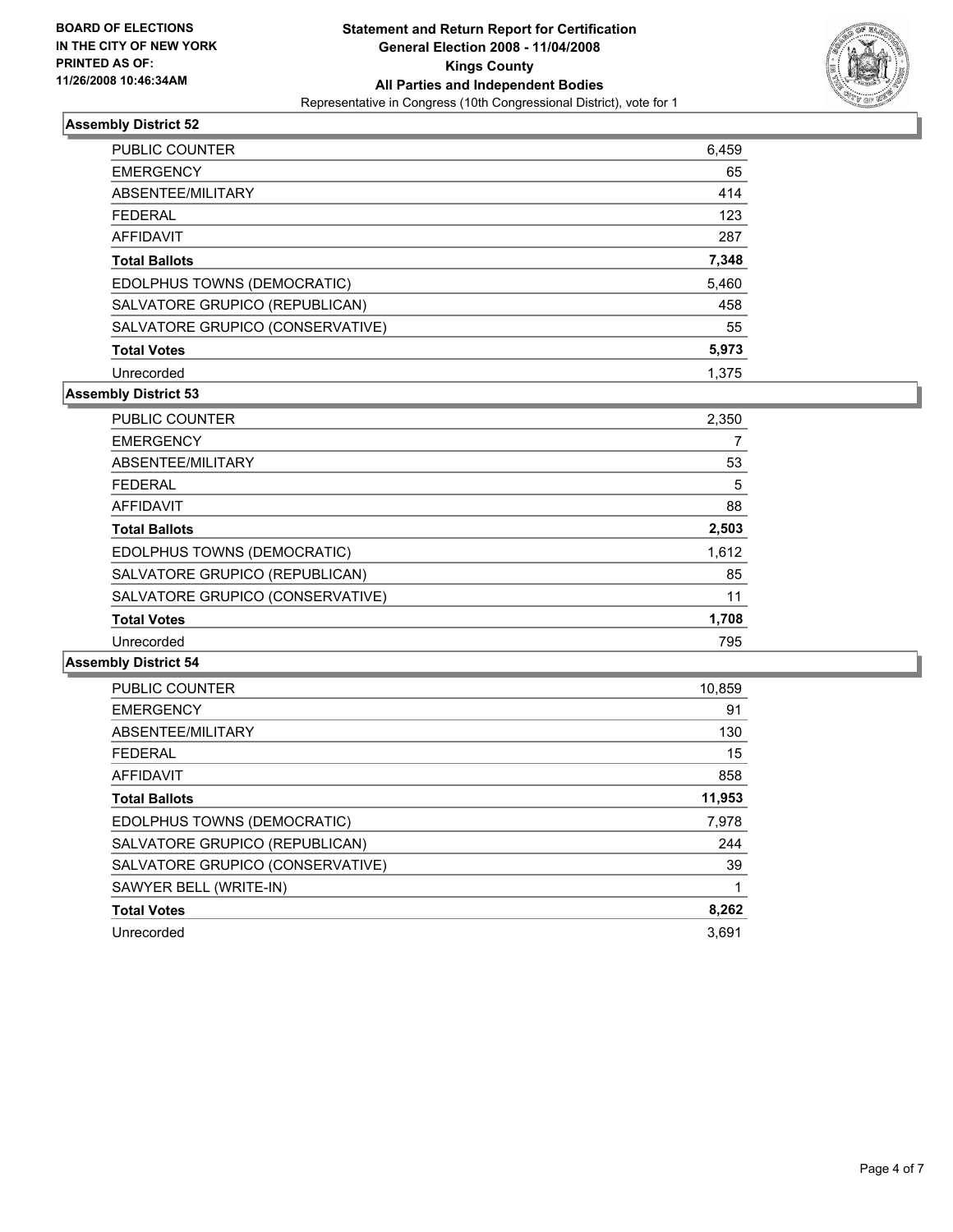

| PUBLIC COUNTER                   | 18,038 |
|----------------------------------|--------|
| <b>EMERGENCY</b>                 | 19     |
| ABSENTEE/MILITARY                | 293    |
| <b>FEDERAL</b>                   | 15     |
| <b>AFFIDAVIT</b>                 | 1,227  |
| <b>Total Ballots</b>             | 19,592 |
| EDOLPHUS TOWNS (DEMOCRATIC)      | 13,514 |
| SALVATORE GRUPICO (REPUBLICAN)   | 261    |
| SALVATORE GRUPICO (CONSERVATIVE) | 38     |
| CHARLES BARRON (WRITE-IN)        | 2      |
| <b>Total Votes</b>               | 13,815 |
| Unrecorded                       | 5,777  |

**Assembly District 56**

| PUBLIC COUNTER                   | 31,001 |
|----------------------------------|--------|
| <b>EMERGENCY</b>                 | 152    |
| ABSENTEE/MILITARY                | 683    |
| <b>FEDERAL</b>                   | 33     |
| <b>AFFIDAVIT</b>                 | 2,028  |
| <b>Total Ballots</b>             | 33,897 |
| EDOLPHUS TOWNS (DEMOCRATIC)      | 23,808 |
| SALVATORE GRUPICO (REPUBLICAN)   | 363    |
| SALVATORE GRUPICO (CONSERVATIVE) | 72     |
| NADJWA NORTON (WRITE-IN)         |        |
| <b>Total Votes</b>               | 24,244 |
| Unrecorded                       | 9,653  |

| <b>PUBLIC COUNTER</b>            | 23,426 |
|----------------------------------|--------|
| <b>EMERGENCY</b>                 | 266    |
| ABSENTEE/MILITARY                | 906    |
| <b>FEDERAL</b>                   | 142    |
| <b>AFFIDAVIT</b>                 | 1,206  |
| <b>Total Ballots</b>             | 25,947 |
| EDOLPHUS TOWNS (DEMOCRATIC)      | 18,687 |
| SALVATORE GRUPICO (REPUBLICAN)   | 490    |
| SALVATORE GRUPICO (CONSERVATIVE) | 71     |
| CAROLYN A MALONEY (WRITE-IN)     |        |
| CHRIS OWENS (WRITE-IN)           |        |
| KENDALL PARKER (WRITE-IN)        |        |
| KEVIN POWELL (WRITE-IN)          |        |
| <b>OLANIKE ALABI (WRITE-IN)</b>  |        |
| <b>Total Votes</b>               | 19,253 |
| Unrecorded                       | 6,694  |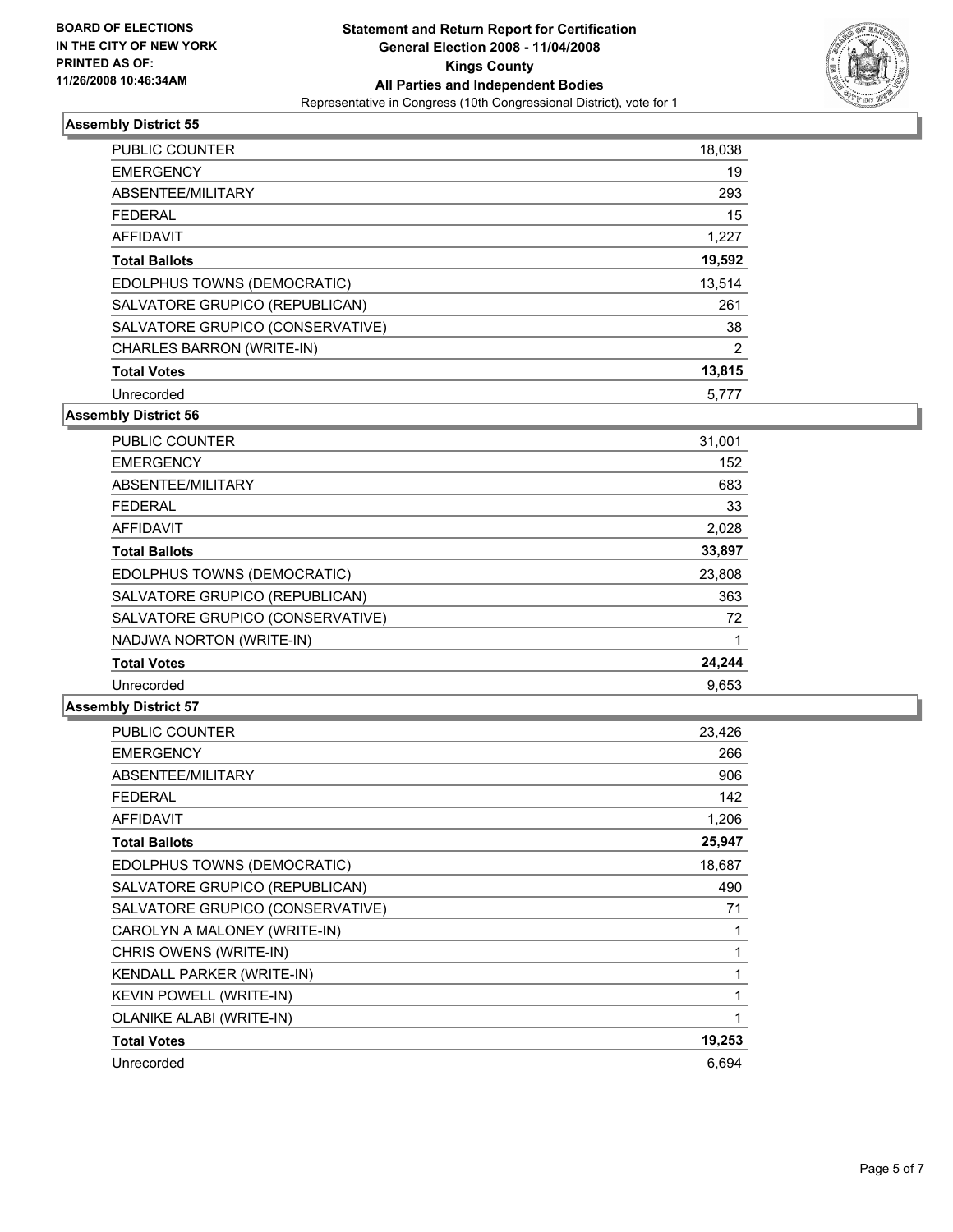

| <b>PUBLIC COUNTER</b>            | 16,055 |
|----------------------------------|--------|
| <b>EMERGENCY</b>                 | 14     |
| ABSENTEE/MILITARY                | 614    |
| <b>FEDERAL</b>                   | 57     |
| AFFIDAVIT                        | 681    |
| <b>Total Ballots</b>             | 17,421 |
| EDOLPHUS TOWNS (DEMOCRATIC)      | 12,633 |
| SALVATORE GRUPICO (REPUBLICAN)   | 312    |
| SALVATORE GRUPICO (CONSERVATIVE) | 51     |
| <b>Total Votes</b>               | 12,996 |
| Unrecorded                       | 4,425  |

| PUBLIC COUNTER                   | 25,391 |
|----------------------------------|--------|
| <b>EMERGENCY</b>                 | 292    |
| ABSENTEE/MILITARY                | 522    |
| FEDERAL                          | 58     |
| AFFIDAVIT                        | 1,158  |
| <b>Total Ballots</b>             | 27,421 |
| EDOLPHUS TOWNS (DEMOCRATIC)      | 17,488 |
| SALVATORE GRUPICO (REPUBLICAN)   | 1,817  |
| SALVATORE GRUPICO (CONSERVATIVE) | 573    |
| <b>KEVIN POWELL (WRITE-IN)</b>   |        |
| <b>Total Votes</b>               | 19,879 |
| Unrecorded                       | 7.542  |